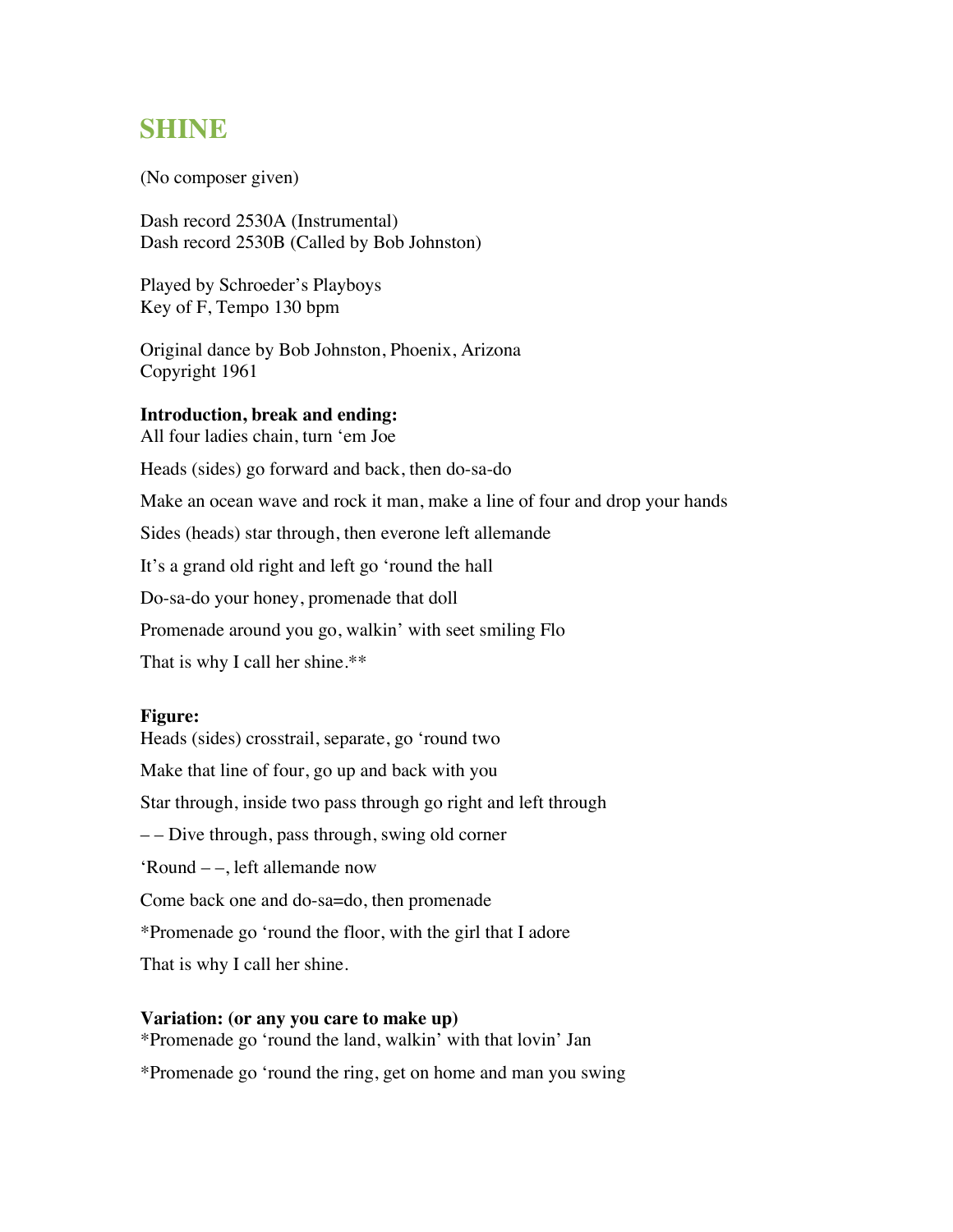\*Promenade home and don't be choosy, no one here compares with Susie \*Promenade you have no choice, you've got Betty, I've got Joyce

\*\*Tag: (Last line of "ending") That is why I call her shine That is why I call her shine

**Sequence of dance:** Intro, 2 changes of figure (heads), break, 2 changes of figure (sides), ending, tag.

#### **Break:**

Four ladies make right hand skirt star and chain to opposite man who will courtesy turn them and put them on his right side to end facing center of square. New head (side) couples will go forward and back and do-sa-do right shoulder around opposite person to end in an ocean wave (girls in middle), then rock forward and back like in alamo style, ending in a line of four in the middle, each person facing in the same direction they were facing when new head (side) couple began working. The line will have alternate persons in the line facing in opposite directions. The line of four drops hands and those at the sides (heads) walk down the line to star through with opposite person. After the star through, everyone will be standing in front of original corner to do an allemande left and a right and left grand to end with original partner in the break.

### **Figure:**

Heads crosstrail through, go 'round two persons to end in line of four (two men together, to ladies together). The lines walk forwad and back and then forward star through with opposite persona nd end two couples on one side of square (ladies on right side of man) facing two couples on other side of square (in a double pass through position). Just the inside couples pass through, then right and left through the outside two and a dive through, pass through, swing to end with original corner as new partner after the allemande left and do-sa-do.

Star Through – Man extends right hand to left hand of lady he is facing to make a palm star. Both walk forward with lady turning under joined hands in palm star and making 1/4 left fact turn to end standing on right side of man who has made 1/4 right face turn. Always start star through with opposite person and